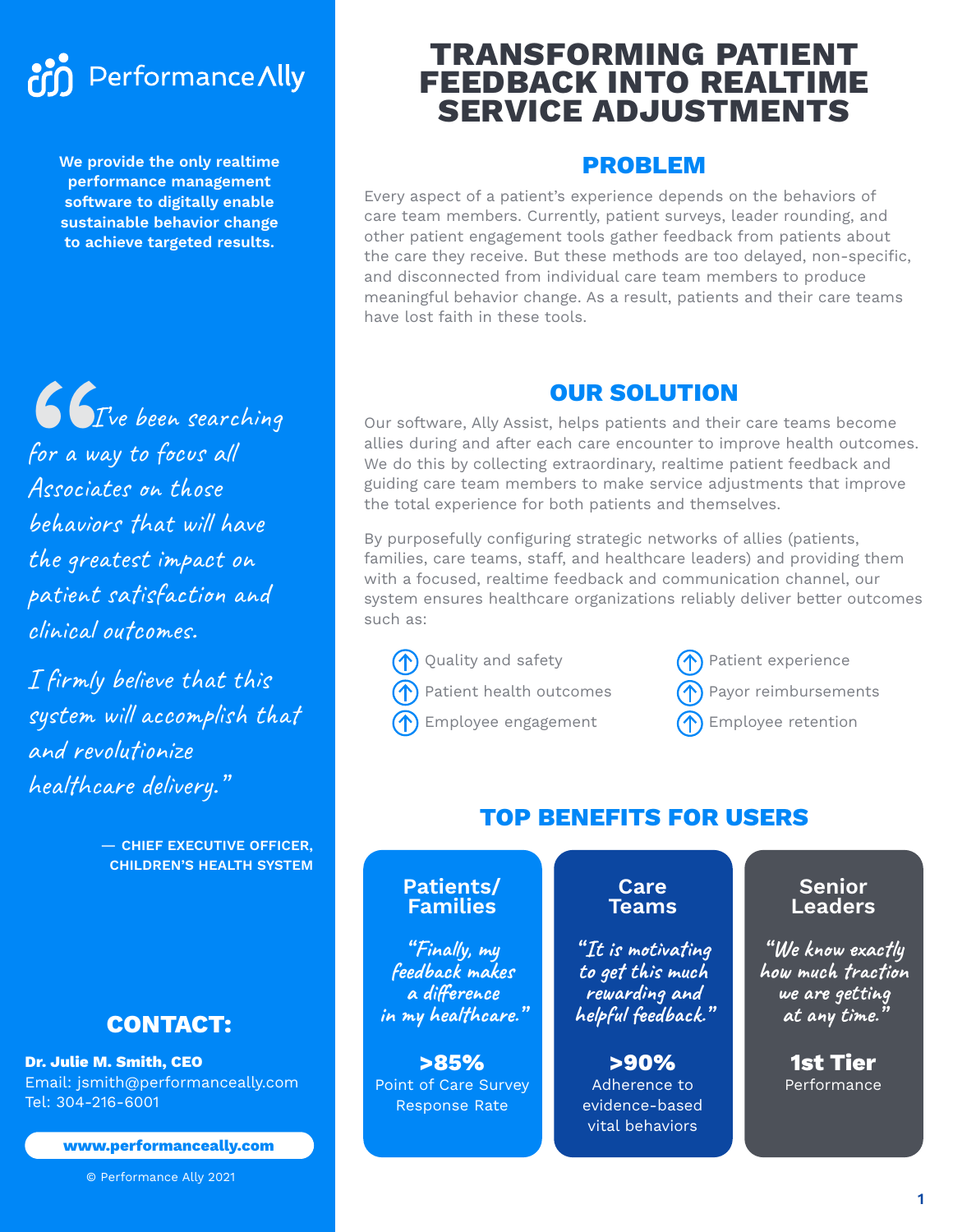# òò **AllyAssist**

66<br>this beh<br>managel<br>widely a **I**  $\bullet$  *I* ve worked where this behavior-centric management approach was widely applied and  $I$  saw the results firsthand, including in my own management practices.

This approach had more impact than any other intervention."

> — **EXECUTIVE, HEALTHCARE INSURANCE COMPANY**

**Our app reliably improves any targeted performance 25-50%**

Ally Assist leverages behavior science algorithms to help allies communicate about three essential issues that need to be addressed to reliably change behaviors and produce mutual results.

#### **ALLIES CONNECT REALTIME TO GIVE AND GET:**



**Clear expectations**

Rapidly align around care expectations.

Artfully give and receive feedback on vital behaviors.

**Individualized feedback**



**Barrier removal**

Bust through human performance barriers that affect patient care.

# **THREE MODULES**

Healthcare organizations can choose to implement one or more modules.

#### **Patient Module**

(Pages 3-7 describe the details of this module.)

Tools to gather individual patient expectations and experience data and communicate it to care team members so they can make realtime adjustments. This module also includes a groundbreaking care plan follow-up process that provides care team members actionable feedback they need to best support their patients in their healthcare goals.

#### **Leader Module**

Tools to ensure leaders provide ongoing, high-quality performance coaching (in 1:1 performance conversations, team huddles, regular management meetings, and targeted rounding) and get meaningful feedback on their coaching effectiveness.

#### **Team Module**

Tools for leaders and team members to align realtime around team performance expectations, get and give meaningful feedback to each other, remove barriers proactively together, and align daily behaviors to achieve targeted results.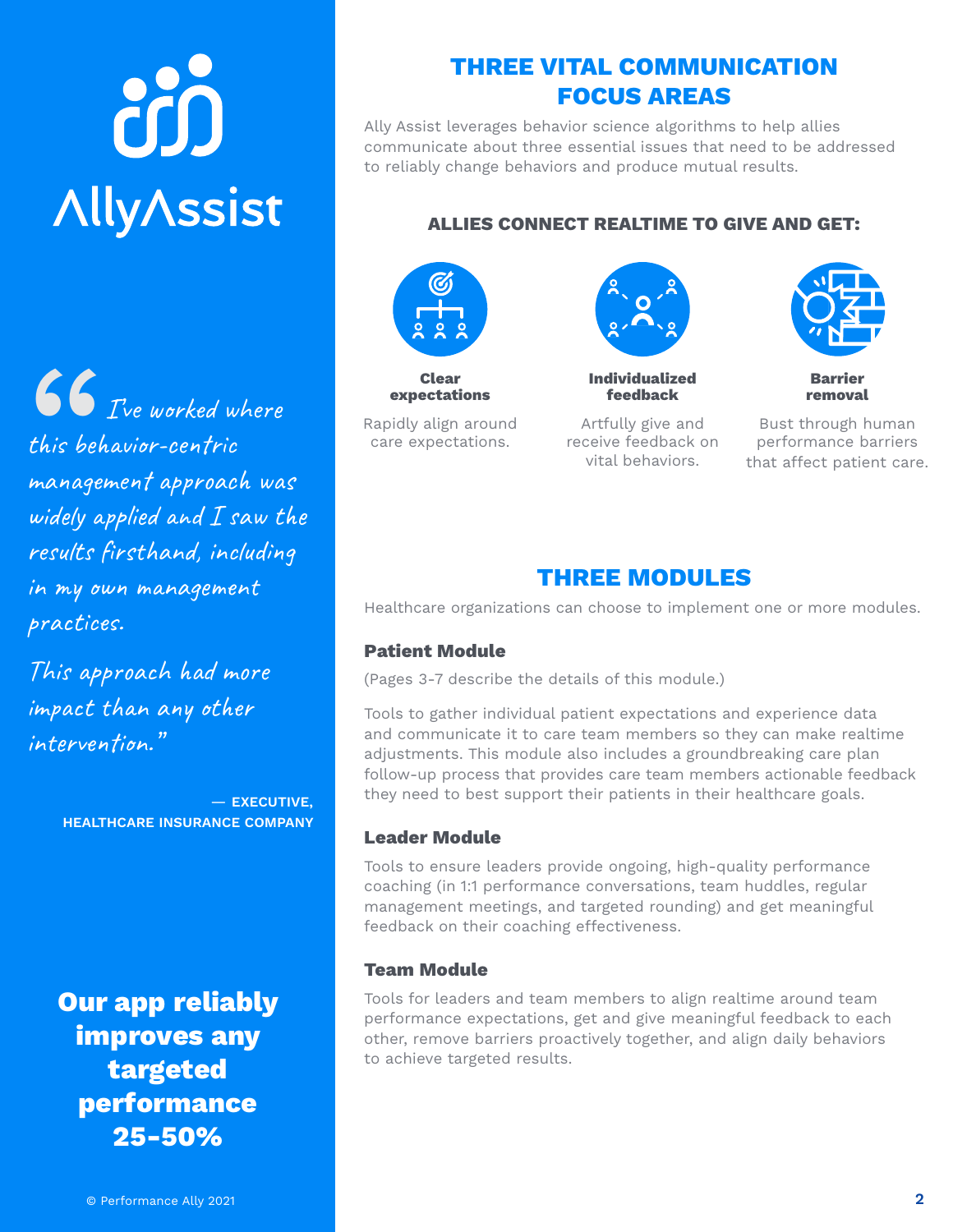

# **PATIENT MODULE OVERVIEW**

The following example focuses on improving patient satisfaction during a care encounter, as well as tracking the assistance a patient wants and needs post encounter. The same process can be used to engage patients as allies in improving quality, safety, and cost of care.

#### **Crowdsourcing Engages All Users in Defining Vital Behaviors that Produce the Targeted Result**

Patients, families, care team members, senior leaders, and subject matter experts engage in a crowdsourcing process to define the most important behaviors care team members need to do to create a great patient experience at your facility. Crowdsourcing is also used to engage all users in updating Vital Behaviors over time.

|     | <b>Be Kind and Considerate</b>                                                                         |    |
|-----|--------------------------------------------------------------------------------------------------------|----|
|     | <b>Work Together as a Team</b>                                                                         |    |
|     | Keep Me Informed of Progress and Delays                                                                |    |
|     | <b>Involve Me in Making Medical Decisions</b> 5                                                        |    |
| New | Help you share everything that might be affecting your health today.                                   | G. |
|     | Involve you in a discussion of possible diagnosis.                                                     | ഭ  |
|     | Encourage you to ask questions.                                                                        | ഭ  |
|     | Discuss a preliminary diagnosis and tests needed for a final diagnosis.                                | Œ  |
|     | Involve you in deciding which treatment plan is best for you.                                          | C  |
|     | Address your concerns about the treatment plan such as equipment,<br>costs, implementing at home, etc. | C  |
|     | Explain discharge instructions so you know what to do at home.                                         | Œ  |

I am good at these Vital Behaviors and willing to help others succeed

#### **Pulse Checks Make It Easy to Sample Vital Behaviors**

Our unique Pulse Check surveys randomly sample Vital Behaviors to make sure individual care team members and staff get the right mix of positive and constructive feedback from multiple sources—with minimal effort.

The survey response rate is >85% because they are brief, behaviorally-specific, and personalized to meet the needs of both the feedback giver and receiver.

Behavior change occurs quickly when care teams understand that their behaviors will be randomly sampled and frequent, meaningful feedback will be provided by patients.

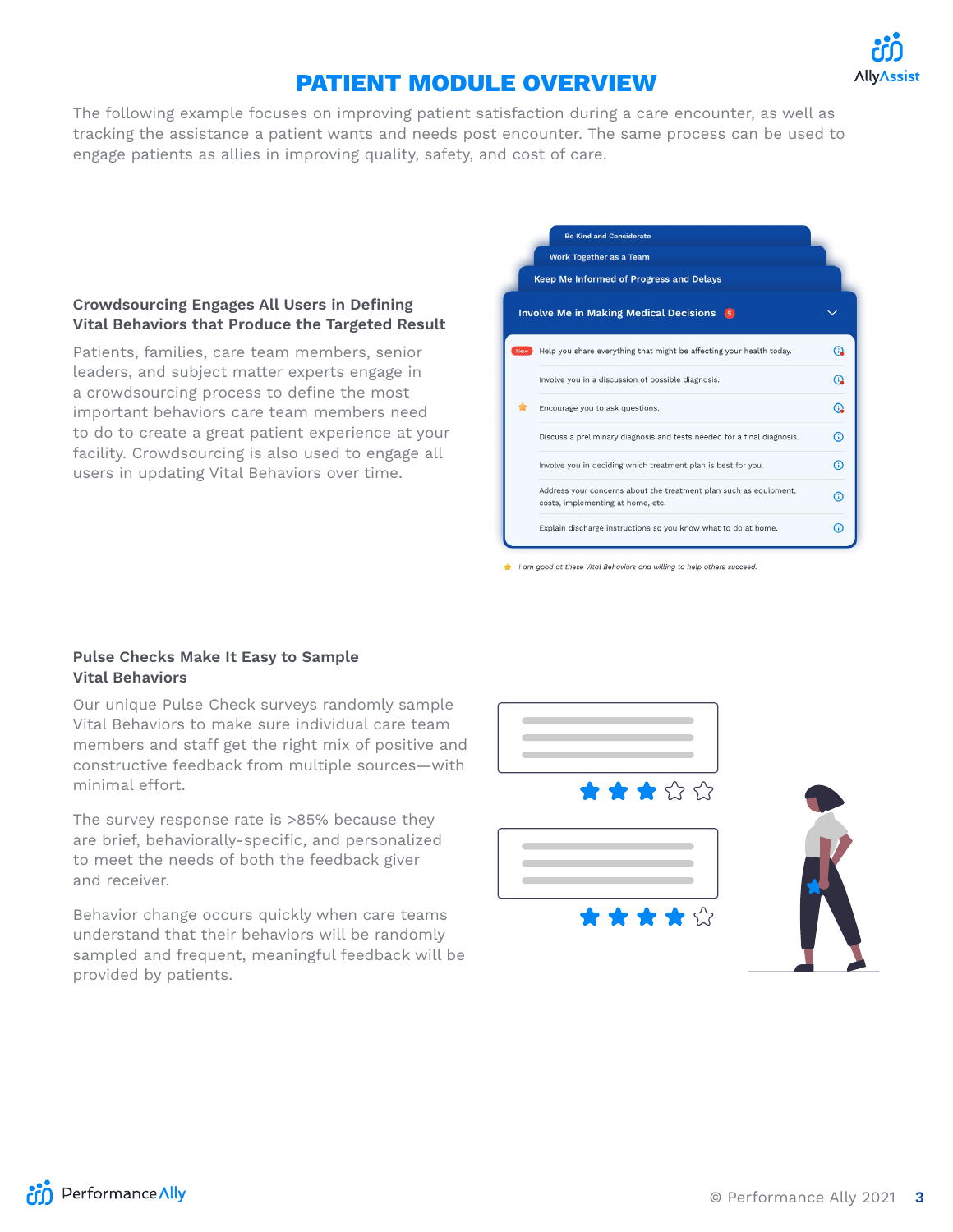

#### **PULSE CHECKS FOR REALTIME PATIENT ENGAGEMENT**

These Pulse Checks are personalized for each patient, every healthcare encounter, across the continuum of care. The content, frequency, and timing are based on your organizations specific needs and workflows.



#### **Personalized Patient Expectation Survey (60-seconds)**

At the beginning of a healthcare encounter, patients are asked to complete a 60-second survey, which captures their top care expectation of their care team based on the Vital Behaviors. They also indicate why that choice is important to them. Organizations can add customized information fields so the care team has ready access to other non-clinical information (e.g., preferred name of patient) they want and need.

In addition to receiving excellent medical care, my other top priority for the care team is to: (Select one)

| Be kind and considerate                           |  |
|---------------------------------------------------|--|
| Involve You in Decisions Regarding Your Care Plan |  |
| Involve me in making medical decisions            |  |
| Work together as a team                           |  |

Why is this the most important for your visit today?

This is the third time we've been here this month and my child is still dealing with the same health issue

#### **Care Team Link**

Before a care team member first engages with the patient, they access the patient's expectation survey. From a service perspective, knowing the patient's top expectation in behavioral terms enables each care team member to quickly establish a personal relationship and adjust their behaviors to meet the patient's needs.



**AM** Performance Ally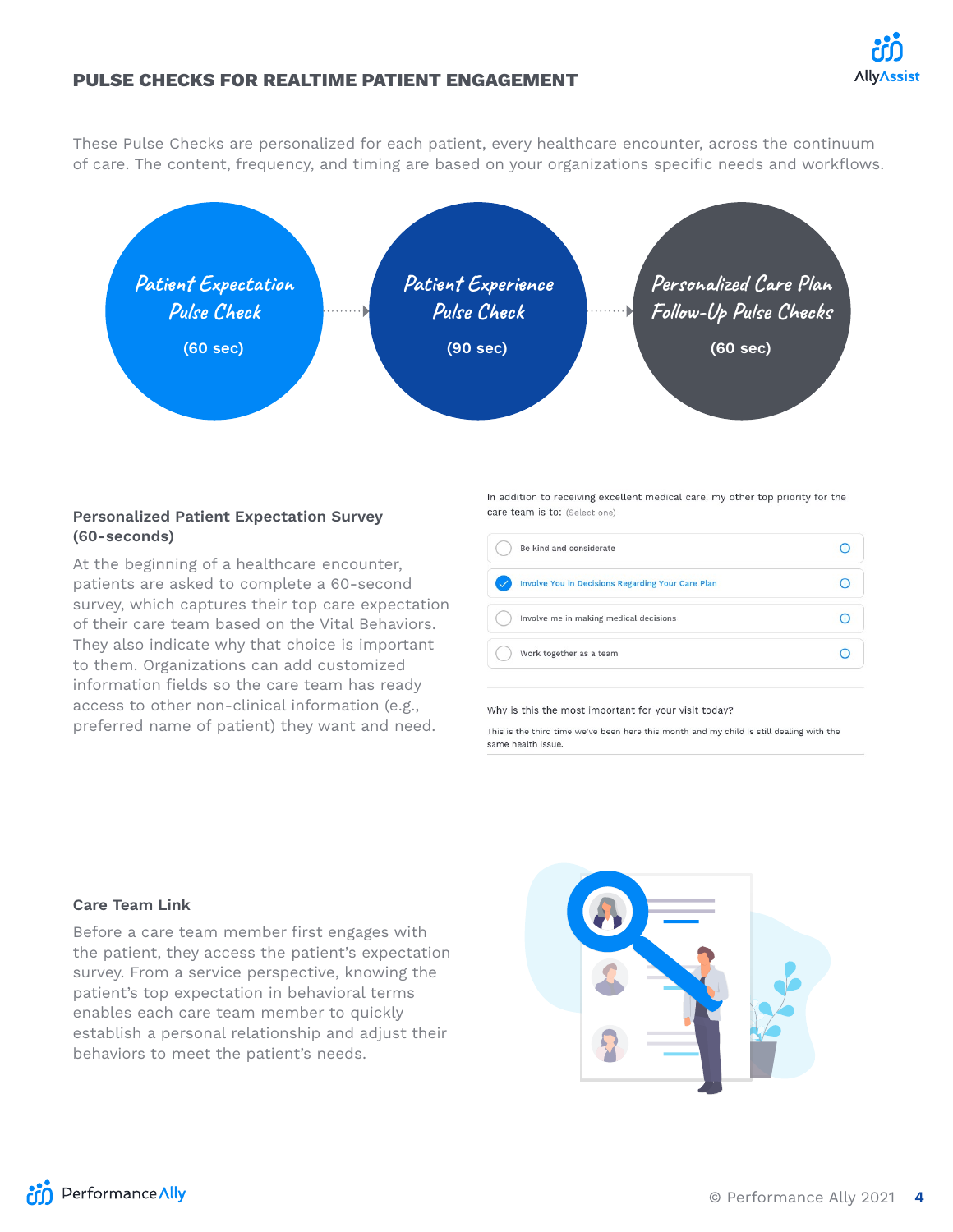

#### **Personalized Patient Experience Survey (90 seconds)**

Near the end of the healthcare encounter, the patient is asked to complete a 30-second posttreatment survey. The first question is, "How effectively did the care team meet your top expectation?" This key question closes the feedback loop between what was expected by the patient and then delivered.

How well did we meet your top expectation:

| Involve You in Decisions Regarding<br>* * * * *<br>Your Care Plan       |
|-------------------------------------------------------------------------|
| Select all behaviors where we did well to:                              |
| Help you share everything that might be affecting your health today.    |
| Involve you in a discussion of possible diagnosis.                      |
| Encourage you to ask questions.                                         |
| Discuss a preliminary diagnosis and tests needed for a final diagnosis. |
| Involve you in deciding which treatment plan is best for you.           |

Please select team member(s) who exceeded your expectations today.

To drive patient feedback to specific individuals, patients are asked to select the pictures of those care team members who "exceeded their expectations."

The patient is invited to take another 60-seconds to provide more specific behavioral feedback to an individual care team member who interacted with them. The first individual to rate is randomly selected, after that it is the patient's choice. Individual care team members can ask for feedback on a personal goal that they have set for themselves. This makes the entire process highly personalized for both patients and caregivers.

#### **Personalized Care Plan Follow-Up Pulse Checks (60 seconds)**

Follow-up is personalized for each patient based on their care plan and the level of support they desire. Brief surveys are sent to the patient to gauge their progress and determine exactly how the care team can help.



| <b>Caren Bush</b><br>Physician                                              | Great Job! | Keep Trying      | N/A |
|-----------------------------------------------------------------------------|------------|------------------|-----|
| PERSONAL BEHAVIOR GOAL                                                      |            |                  |     |
| Speak in an age-appropriate way to include your<br>child in the discussion. |            |                  |     |
| RANDOMLY SELECTED VITAL BEHAVIORS                                           |            |                  |     |
| Introduce myself and my role.                                               |            | T  )             |     |
| Give you enough time when you needed it.                                    |            | $\mathbb{P}$ one |     |

#### Referral Pulse Check

| Were you able to meet with the specialist we | Yes    |  |
|----------------------------------------------|--------|--|
| referred you to?                             | $\sim$ |  |

Based on your experience, how likely are you to recommend this specialist to vour family and friends?

|                                                      | Neutrel |  |
|------------------------------------------------------|---------|--|
| Select all areas they did well:                      |         |  |
| They were kind and considerate                       |         |  |
| They kept me informed about progress and delays      |         |  |
| They involved me in decisions regarding my care plan |         |  |
| They worked together as a team                       |         |  |
|                                                      |         |  |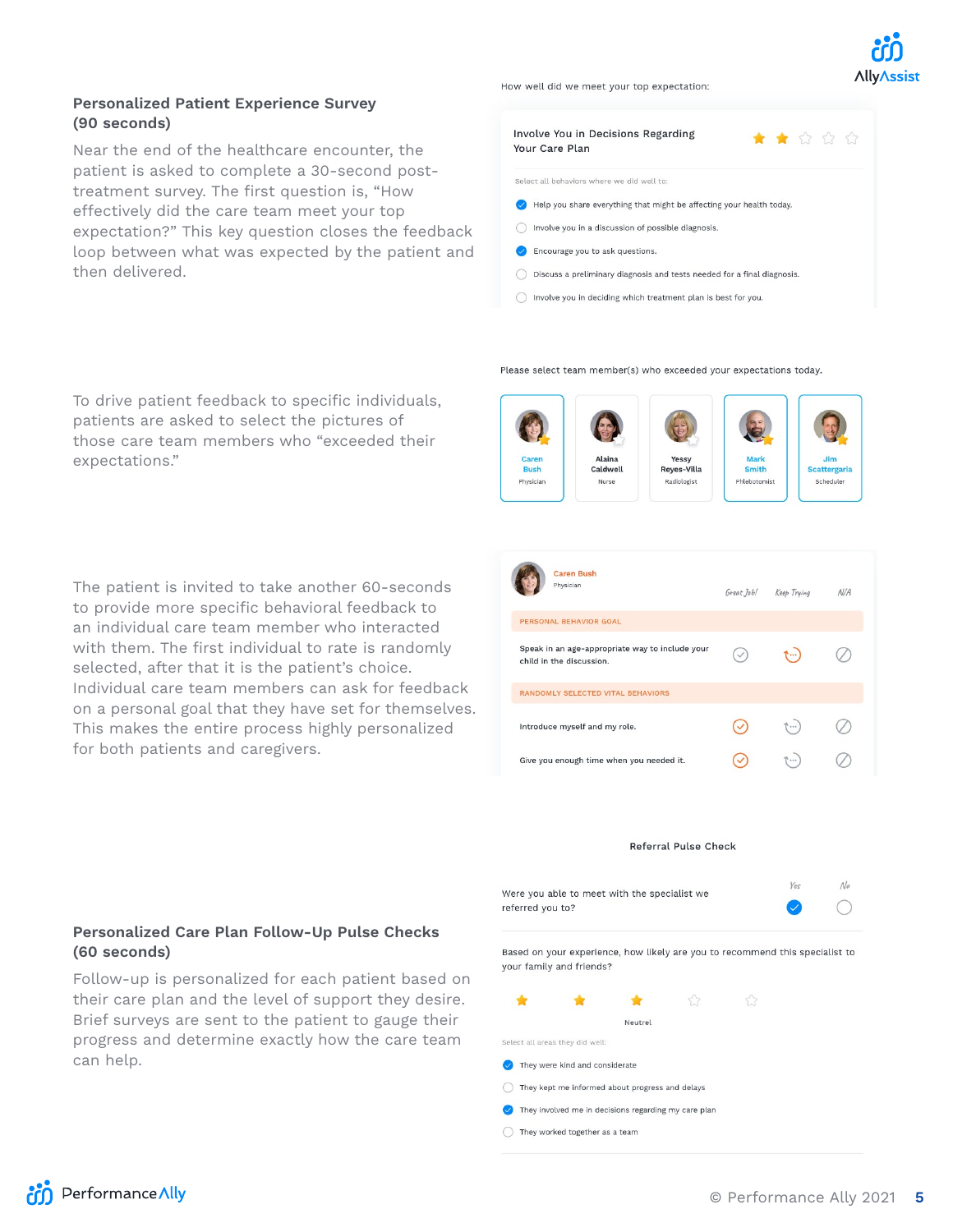# **AllyAssist**

#### **PATIENT PULSE CHECK REPORTS**

#### **Team Huddle Board**

Team huddle reports are generated to show the care team's performance data from the previous day. These performance metrics focus on the percent of patients who used the app, the frequency with which their expectations were met or exceeded, their likelihood to recommend the hospital, etc. Additionally, the pictures of all care team members who exceeded a patient's expectations from the previous day are displayed. This acts as a key motivator for care team members.

#### **Extraordinary Individualized Feedback Changes Behaviors Within Two-Weeks**

Individuals can access their personal dashboards at anytime. Heat maps organize ratings feedback from Pulse Checks into red, yellow, and green so users can see their progress over time for specific behaviors.

Comments made on patient surveys are communicated directly to those individuals whose behavior was sampled. They can use Ally Assist text messaging to engage in further dialog with the person who provided feedback.

Involve Me in Making Medical Decisions

#### **Behavior Momentum Dashboards**

As individuals master Vital Behaviors, targeted results improve. Our easy-to-use dashboards provide continuous line-of-sight between Vital Behaviors and targeted results. Individuals can see how their performance compares to others. Leaders can see the degree of variability that exists across care team members. This dashboard helps users quickly prioritize which behaviors to improve, when to celebrate progress, and when to select new behaviors.







JUN JUL<br>
(28 05 12 19 26 )

望



**Our Patient Feedback** 

Recognized by Patients as a Great Team Member